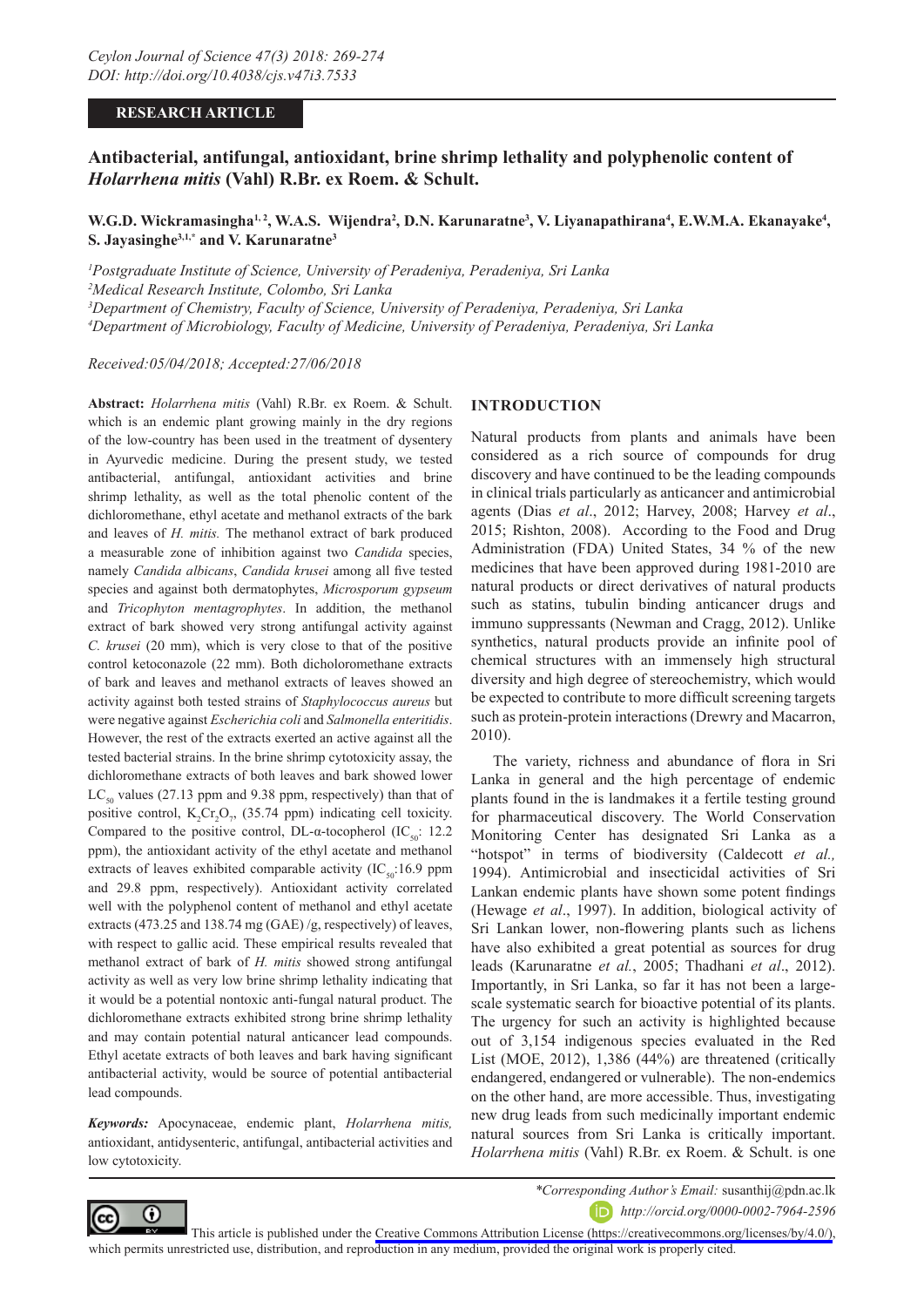such endemic plant growing mainly in the dry regions of the low-country. In the present study, we evaluated the preliminary pharmaceutical potential of endemic and vulnerable *H. mitis* which has been used in the treatment of dysentery in Ayurvedic medicine.

Genus *Holarrhena* belongs to the family Apocynaceae and there are five species, namely *H. congolensis* Stapf., *H. curtisii* King and Gamble., *H. floribunda* (G.Don) T. Durand & Schinz, *H. antidysenterica* Wall*,* and *H. mitis*  which have been distributed in various geographical areas. However, according to the Red List of Fauna and Flora, *H. mitis* is a vulnerable species (there is a high risk of the plant becoming extinct in the future) (Weerakoon, 2012).

*H. mitis* is known **as** *Kalinda*/*Kiri-mawara*/*Kiriwalla* in Sinhala and *Kuluppalai* in Tamil has been used in Ayurvedic medicine. *H. mitis* grows mostly in the dry regions of the low-country up to 460 m asl (Mirigama, Habarana, Sigiriya, Negombo, Ratnapura etc) **(***Hooker, 1882).* It is a tall slender tree with a whitish, rather smooth bark and slender drooping branchlets which bear a smooth, purplish bark and glabrous young parts. Leaves are simple and opposite. They are 3.5-8.7 cm long and 1.2-2.5 cm broad, on short petioles, thin and usually curved. Flowers are regular and bisexual. They are white and sweet scented. Seeds are narrow **(***Trimen, 1895).*

In terms of the chemistry and the biological activity studies in genus *Holarrhena*, *H. antidysenterica* has been thoroughly investigated. These studies revealed that its bark, leaves and seeds showed anti-diabetic, antioxidant (Ali *et al*., 2009; Bhusal *et al*., 2014; Ganapathy *et al*., 2011; Hegde and Jaisal, 2014; Korpenwar, 2011; Preethi *et al*., 2010; Ray, 2014; Sabira *et al.*, 2014;), antibacterial and antifungal activities (Ballal *et al*., 2001; Preethi *et al*., 2010; Rath and Padhy, 2014). In addition, seeds have acetylcholinesterase inhibitory activity which is useful for treating neurological disorders (Yang *et al*., 2012) and has diabetic defense as well as the ability to reduce triglycerides which affect the total cholesterol level (Pathak *et al*., 2015). Further *H. floribunda* acts against *Mycobacterium ulcerans* (MIC 125 µg/ml) (Loukaci *et al*., 2000) and it has anticancer activity and weak antileishmanial activity (Loukaci *et al*., 2000). The chemistry and the biological significance of *H. curtisii* have also been investigated and anthelmintic, appetizing, astringent and anti-diarrheal properties have been identified (Bhutani *et al*., 1988). However, there are no reports relating to the bio activity studies of *H. congolensis* which is distributed in Zaire and only few study reports about the alkaloids of *H. mitis* (Arseculeratne *et al*., 1981; Bhavanandan and Wannigama,1960; Gunatilaka, 1978; Gunatilaka, 1999; Leboeuf*et al*., 1972; Wannigama and Cave, 1972).

During this study, we focused on the antibacterial, antifungal, antioxidant activities and brine shrimp lethality assay, as well as the total phenolic content of the dichloromethane, ethyl acetate and methanol extracts of the bark and leaves of *H. mitis.*

## **MATERIALS AND METHODS**

#### **Collection and identification of the plant**

The bark and the leaves of *H. mitis* were collected from the National Botanical Garden, Peradeniya and the identity of the plant was confirmed by the National Herbarium, Department of National Botanical Garden, Peradeniya, where a voucher specimen 6/01/H/03 was deposited on 12/12/2013.

#### **Preparation of extracts**

Fresh leaves and bark of the *H. mitis* were washed with tap water followed by distilled water, and each part was air dried and homogenized to a coarse powder separately. They were percolated with distilled dichloromethane (DCM), ethyl acetate (EtOAc) and methanol (MeOH) sequentially at room temperature (3 days for each solvent) and concentrated using the rotary vacuum evaporator below 40 0 C to obtain DCM (0.81 %), EtOAc (0.16 %) and MeOH (1.96 %) extracts of bark and DCM (2.11 %), EtOAc (3.25 %) and MeOH (15.25 %)extracts of leaves separately.

#### **Antimicrobial activity**

## *Antifungal activity*

Antifungal screening of the plant extracts of *H. mitis* was performed using the cut-well diffusion method (Kumar *et al*., 2009). Microbial suspensions of test organisms were adjusted to McFarland turbidity of 0.5 (approximately 1.5  $x$  10<sup>7 - 8</sup> cfu/ml) and inoculated onto Mueller Hinton agar plates (MHA, Oxoid, Hampshire, England). The inoculated plates were swirled evenly to distribute the organisms and excess broth was removed using a sterile pipette. The plates were left at room temperature for 30 min after which 12 mm diameter wells were bored on the agar and the bottom sealed with molten MHA. The dissolution of organic extract was aided by 10% (V/V) dimethylsulfoxide (DMSO). Using a prepared template, aliquots of each reconstituted extract (10 mg/ml) was pipetted into the wells and the plates incubated at 35 °C for 24 h. The diameter of the zone of inhibition (ZOI) around the well was measured. Each screening was carried out in triplicate and the mean diameter of the ZOI was recorded.

Antifungal activity of plant extracts was screened in triplicate against the clinically isolated dermatophytes (*Trichophyton mentagrophytes*, *Microsporum gypsium* and standard cultures of *Candida*sp. (*C. tropicalis*-ATCC 750, *C. albicans*- ATCC 90028, *C. parapsilosis*-ATCC 23019, *C. Krusei*-ATCC 6258, *C. glabrata*-ATCC 90030) using the agar well diffusion assay. For each fungal strain, negative controls were maintained using pure solvents instead of extract. Econazole was used as a positive control for the dermatophytes and ketoconazole for the *candida* sp. These cultures were taken from the culture collection maintained at the Department of Mycology, Medical Research Institute, Sri Lanka.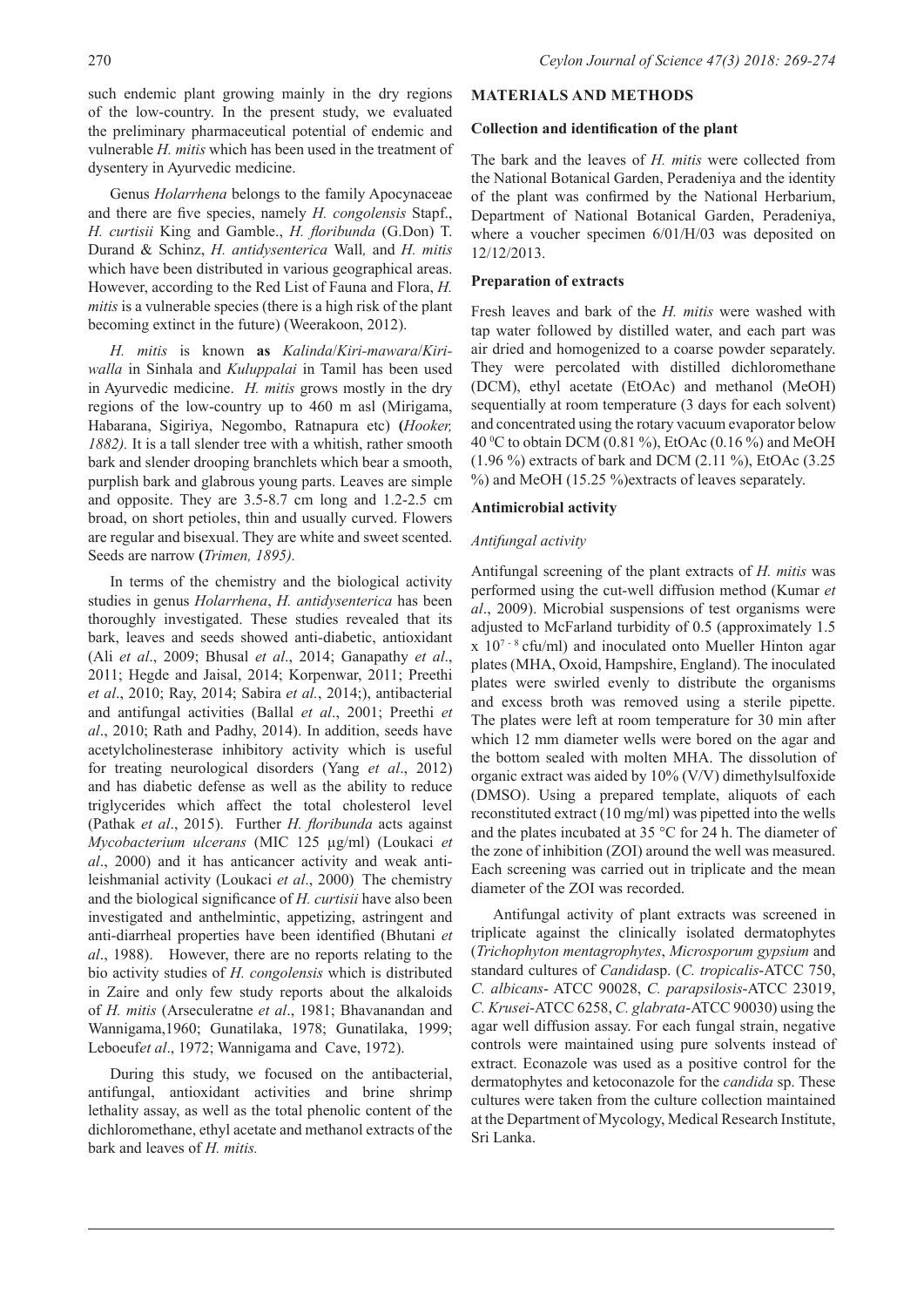#### *Antibacterial activity*

Antibacterial activity of *H. mitis* plant extracts was screened in triplicate for the selected cultures of *Staphylococcus aureus* (ATCC 25923 and 29213), *Escherichia coli* (ATCC 25922), and *Salmonella enteritidis* (clinically isolated) which were taken from the confirmed culture collection maintained at the Department of Microbiology, Faculty of Medicine, University of Peradeniya using agar dilution method (Hussain *et al.*, 2011). All the petri dishes were labeled with the pathogen tested and the dilution series (20 mg/ml, 10 mg/ml and 5 mg/ml). Each test solution (2 ml) was added to the sterile MHA (18 ml) and mixed well by inverting the universal bottles 2-3 times. Each solution was poured into the appropriately labeled petri dish to a depth of approximately 4 mm and allowed to set on a level surface. Ten-fold dilution of 0.5 McFarland suspension of each test organism was inoculated on to the appropriately labeled plate using a micropipette  $(10 \mu l)$ . The plates were incubated (37  $\degree$ C for 24 h).

#### **Brine Shrimp Lethality Assay (BSLA)**

Brine shrimp lethalities of the crude extracts were determined by using the brine shrimp (*Artemia salina*) lethality assay (Carvalho-silva *et al*., 2012) which is considered as a useful tool for preliminary assessment of toxicity as a positive correlation exists between brine shrimp lethality and human carcinoma. Shrimp eggs (50 mg), were incubated at 37 ºC in brine solution (38 g sea salt in 1 L of distilled water, pH 7.4), for 48-72 hours to provide large numbers of larvae. After 2 days of hatching and maturation, 10 larvae were placed (using pasture pipette) in each of the vials, containing 1, 10, 25, 50, 100, 250, 500, 750, 1000 and 2000 ppm test samples (10 mg/ mL in DMSO). The total volume was brought up to 5 mL with seawater and incubated at  $28 \pm 1$  °C for 24 h under illumination. The vials supplemented with DMSO and potassium dichromate also served as negative and positive controls, respectively. The lethal concentration at 50 % mortality after 24 h of exposure and the chronic  $LC_{50}$  with 95 % confidence level were determined by Probit analysis method using the statistical software "Minitab® 16.1.0".

# **Antioxidant activity [DPPH (1, 1-Diphenylpicrylhydrazyl) free radical scavenging assay]**

The radical scavenging activity of plant extracts against the stable 1,1-diphenyl-2-picrylhydrazyl (DPPH) radical was determined spectrophotometrically according to the method described by Budzianowski and Budzianowska (Budzianowski and Budzianowska, 2006). A methanol solution of DPPH radicals of  $1.5 \times 10^{-3}$  moldm<sup>-3</sup>was prepared freshly and 0.2 mL of that was added to each test sample prepared in MeOH (10, 20, 40, 60, 80, and 100 ppm). Absorbance measurements were recorded immediately with a UV-Visible spectrophotometer (UV-160, SHIMADZU) for each concentration. The change of absorbance at 517 nm was recorded after 30 minutes. As the positive reference control, the antioxidant activity of DL-αtocopherol was determined following the above procedure. The percent antioxidant activities (AA%) of extracts and DL-α-tocopherol were calculated at each concentration

$$
AA\% = 100 - [(Abs_{Sample} - Abs_{Black}) \times 100 / Abs_{Control}]
$$

and Abs <sub>Control</sub> is the absorbance of  $1.0 \times 10^{-4}$  mol dm<sup>-3</sup> DPPH solution without antioxidant,  $\mathrm{Abs}_{\mathrm{Blank}}$  is the absorbance of the extract at different concentrations (10, 20, 40, 60, 80 and 100 ppm) without adding DPPH radical and  $\text{Abs}_{\text{Sample}}$  is the absorbance of test solution after 30 minutes.

#### **Total Phenolic Content**

The total polyphenol content of methanol extracts was determined by the Folin-Ciocalteu method (ISO-14502-C). Absorbance of the test sample, mixture of different concentrations (10, 20, 40, 60, 80, 100 ppm) of gallic acid  $(0.4 \text{ mL})$ , sodium carbonate  $(7.5\% \text{ W/W})$   $(1.6 \text{ mL})$  and Folin-Ciocalteu (10 times diluted) (2 mL), were determined at 765 nm and the calibration curve was plotted for gallic acid (gallic acid concentration vs. absorbance). The total polyphenol content of each extracted was obtained using the plotted curve and expressed as mg of gallic acid equivalent of dry material (mg GAE/dry weight g).

#### **RESULTS AND DISCUSSION**

Crude extracts of leaves and barks of *H. mitis* exhibit antifungal and antibacterial activities as indicated by the inhibition zones formed around the well with a transparent ruler in millimeters at the end of incubation. The MeOH extract of bark produces a measurable zone of inhibition against two *Candida* species, namely *C. albicans*, *C. krusei*  among five tested species and both dermatophytes, *M. gypseum* and *T. mentagrophytes.* Interestingly, the MeOH extract of bark shows a very strong antifungal activity against *C. krusei* (20 mm), which is very close to that of the positive control ketoconazole (22 mm). However, all the DCM and EtOAc extracts of leaves and of bark show no activity against all the tested fungal strains. Both DCM extracts of bark and leaves and MeOH extracts of leaves, display positive results against both tested strains of *S. aureus* but is negative against *E. coli* and *S. enteritidis*  (Table 1). However, the rest of the extracts are active against all the tested bacterial strains (MIC 10 mg/mL).

Brine shrimp lethality of the plant extracts is determined using brine shrimp (*Artemia salina*) lethality assay. The DCM extracts of both leaves and bark show lower  $LC_{50}$ values (27.13 ppm and 9.38 ppm, respectively) compared to  $K_2Cr_2O_7$  (35.74 ppm) indicating cell toxicity. The EtOAc extracts of leaves and bark  $(LC_{0.0}$ : 283.17 ppm and 173.63 ppm, respectively) and both MeOH extracts of leaves and bark (LC<sub>50</sub>: 199.05 ppm and 1223.36 ppm, respectively) demonstrate lower cytotoxicity. According to the above data, the DCM extracts of bark and leaves are more cytotoxic than the MeOH or EtOAc extracts of bark and leaves.

Compared to the positive control, pure DL-αtocopherol  $(IC_{50}: 12.2$  ppm), the antioxidant activity of both the EtOAc and MeOH extracts of leaves are promising and comparatively high (IC $_{50}$ :16.9 ppm and 29.8 ppm, respectively). The MeOH extract of bark exhibits moderate antioxidant property (IC $_{50}$  value of 85.4 ppm) and both DCM extracts of leaves and bark and EtOAc extract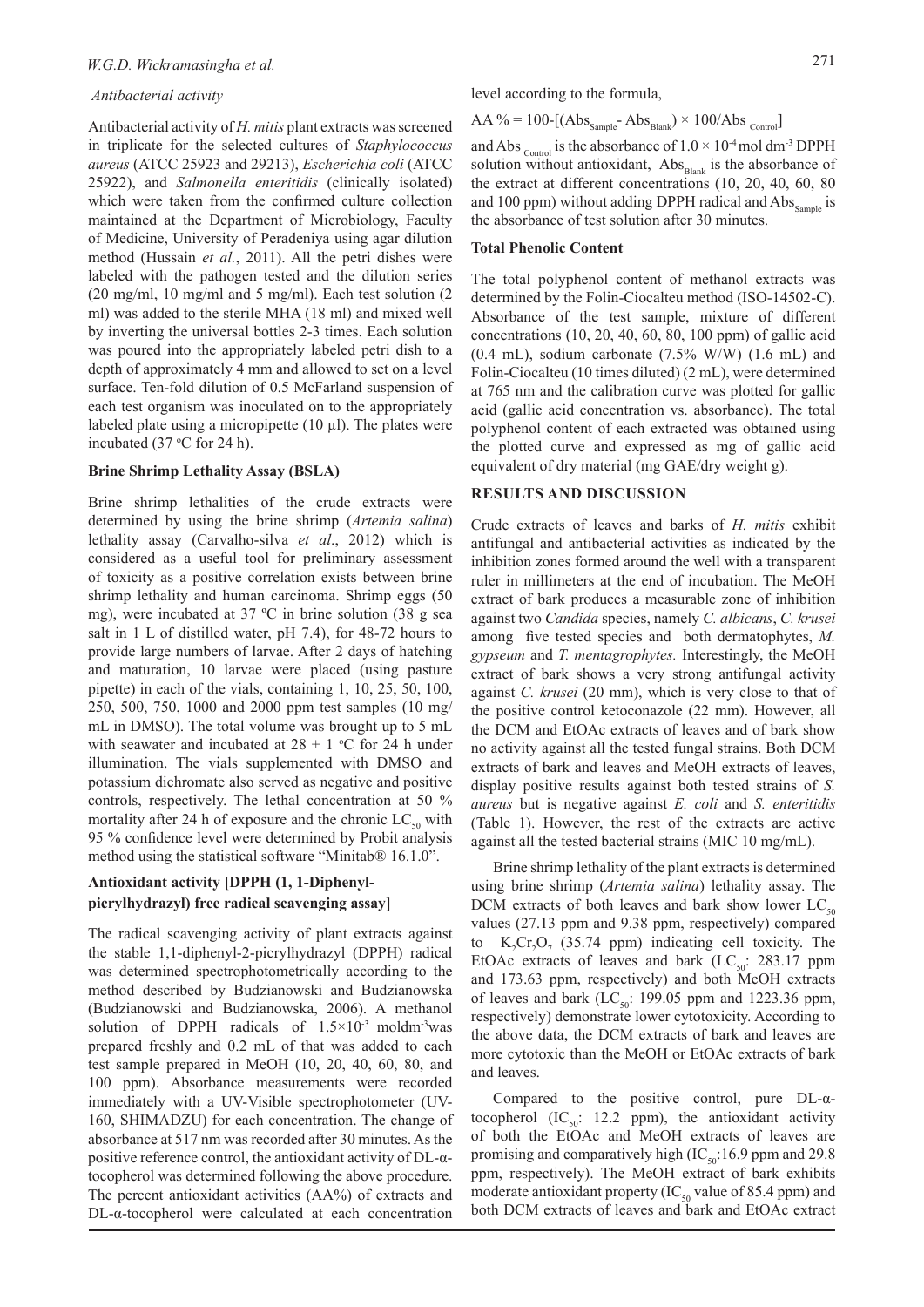|             |                      | Antifungal<br><b>Activity</b> | Antibacterial<br><b>Activity</b> | <b>Cyto-toxicity</b> | Antioxidant<br><b>Activity</b> | <b>Total Phenolic</b><br>Content |
|-------------|----------------------|-------------------------------|----------------------------------|----------------------|--------------------------------|----------------------------------|
|             | <b>Extracts</b>      |                               |                                  | $LC_{50}$ (ppm)      | $IC_{50}(ppm)$                 | $mg(GAE)g^{-1}$                  |
|             | <b>DCM</b>           | Negative                      | Positive <sup>2</sup>            | 27.13                | 183.7                          | 1.05                             |
| Leaves      | EtOAc                | Negative                      | Positive <sup>3</sup>            | 283.17               | 16.9                           | 138.74                           |
|             | MeOH                 | Negative                      | Positive <sup>2</sup>            | 199.05               | 29.8                           | 473.25                           |
| <b>Bark</b> | <b>DCM</b>           | Negative                      | Positive <sup>2</sup>            | 9.38                 | 473.4                          | 5.61                             |
|             | EtOAc                | Negative                      | Positive <sup>3</sup>            | 173.63               | 169.0                          | 1.86                             |
|             | MeOH                 | Positive <sup>1</sup>         | Positive <sup>3</sup>            | 1223.36              | 85.4                           | 12.72                            |
| Positive    | K, Cr, O,            | $\overline{\phantom{0}}$      | $\overline{\phantom{a}}$         | 35.74                |                                |                                  |
| Control     | $\alpha$ -tocopherol |                               |                                  |                      | 12.2                           |                                  |

**Table 1:** Microbial activities, brine shrimp lethality, antioxidant activity and total phenolic content of DCM, EtOAc and MeOH extracts of leaves and bark of *H. mitis.*

1 Positive for *C. albicans*, *C. krusei, M. gypseum* and *T. mentagrophytes*

2 Positive only for *S. aureus*

3 Positive for all tested strains

possess even less activity (IC<sub>50</sub>: 183.7 ppm, 473.4 ppm, 169.0 ppm, respectively) .

The polyphenol contents in 1 g of both MeOH and EtOAc extracts of leaves, with respect to gallic acid, are 473.25 and 138.74 mg (GAE) /g, respectively while all the other extracts show very low values with respect to gallic acid. Both MeOH and EtOAc extracts of the leaves display strong antioxidant activity and high yield of polyphenols. Therefore, it is assumed that the antioxidant activity of *H. mitis* have a relationship with phenol content of the plant.

Other authors have shown that, phosphatidylethanolamine is essential to the promotion of carboxyfluoresce in leakage from bacterial model membranes by antioxidant galloylated catechins, indicating their bactericidal activities, at least at the membrane level may be due to antioxidant catechins (Caturla *et al*., 2003). Interestingly, in agreement with the literature, there appears to be a positive correlation between antimicrobial activity of MeOH and EtOAc extracts of *H. mitis* and their total polyphenol content and antioxidant activity.

#### **CONCLUSION**

The MeOH extract of bark of *H. mitis* showed strong antifungal activity in antifungal assay studies and showed very low brine shrimp lethality  $(LC_{50}:1223.36$  ppm) indicating that it would be a potential nontoxic anti-fungal natural product. The DCM extracts exhibited strong brine shrimp lethality and may contain potential natural anticancer lead compounds. EtOAc and MeOH extracts of leaves showed the highest antioxidant activity and the highest phenolic content. EtOAc extract of both leaves and bark showed antibacterial activity. Future studies are needed to isolate active antifungal compounds from the MeOH extract of bark, antibacterial compounds from EtOAc extracts and cytotoxic compounds from both DCM extracts of bark and leaves.

# **REFERENCES**

- Abeles, F.B. (1973). *Ethylene in Plant Biology*. Academic Press, New York 302.
- Ali, K.M., Chatterjee, K., De, D., Bera, T.K. and Ghosh, D. (2009). Efficacy of aqueous extract of seed of *Holarrhena antidysenterica* for the management of diabetes in experimental model rat: A correlative study with antihyperlipidemic activity. *International Journal of Applied Research in Natural Products* **2**(3): 13-21.
- Arseculeratne, S.N., Gunatilaka, A.A.L. and Panabokke, R.G. (1981). Studies on medicinal plants of Sri Lanka: Occurrence of pyrrolizidine alkaloids and hepatotoxic properties in some traditional medicinal herbs. *Journal of Ethnopharmacology* **4**(2): 159-177.
- Ballal, M., Srujan, D., Bhat, K.K., Shirwaikar, A. and Shivananda, P.G. (2001). Antibacterial activity of *Holarrhena antidysenterica* (Kurchi) against the enteric pathogens. *Indian Journal of Pharmacology* **33**: 392-393.
- Bhavanandan, V.P. and Wannigama, G.P. (1960). Isolation of conessine from (the bark of) *Holarrhena mitis* R. Br. *Journal of the Chemical Society*: 2368-2369.
- Bhusal, A., Jamarkattel, N., Shrestha, A., Lamsal, N.K., Shakya, S. and Rajbhandari, S. (2014). Evaluation of Antioxidative and Antidiabetic Activity of Bark of *Holarrhena Pubescens* Wall. *Journal of Clinical and Diagnostic Research* **8**(9): HC05-HC08.
- Bhutani, K.K., Ali, M., Sharma, S.R., Vaid, R.M. and Gupta, D.K. (1988). Three new steroidal alkaloids from the bark of *Holarrhena antidysenterica. Phytochemistry* **27**(3): 925-928.
- Budzianowski, J. and Budzianowska, A. (2006). Chromatographic and spectrophotometric analyses of the DPPH free radical scavenging activity of the fractionated extracts from *Lamium album* L., *Lamium purpureum* L. and *Viscum album* L. *Herba Polonica* **52**  (1-2): 51-57.
- Caldecott, J.O., Jenkins, M.D., Johnson, T. and Groombridge, B. (1994). Priorities for conserving global species richness and endemism. In *Collins, N.M.,*(Ed.), World Conservation Press: Cambridge, UK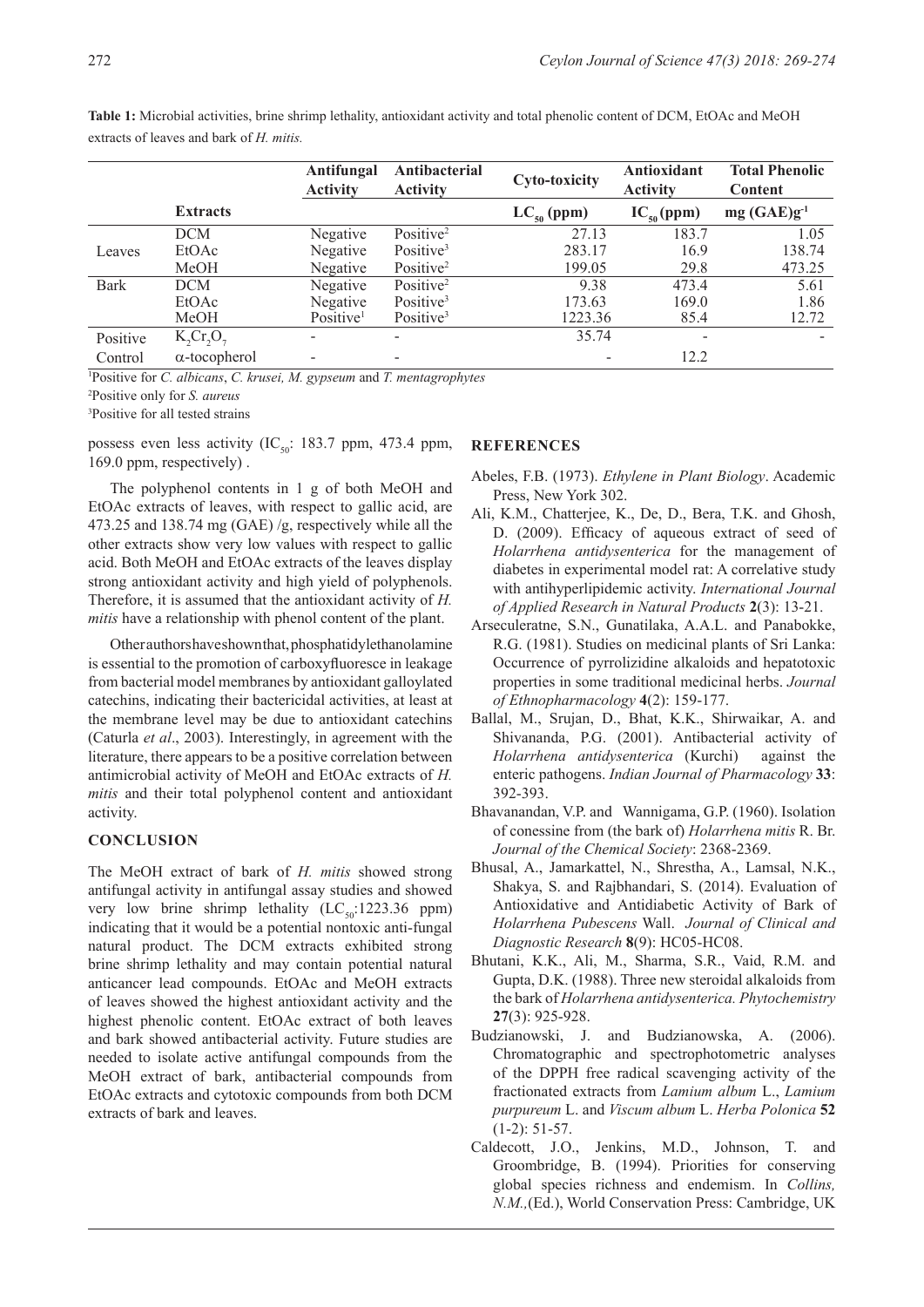17.

- Carvalho-silva, L.B., Oliveira, M.D.V., Gontijo, V.S., Oliveira, W.F., Derogis, P.B.M.C., Stringheta, P.C., Nagem, T.J., Brigagao, M.R.P.L. and Santos, M.H.D. (2012). Antioxidant, cytotoxic and antimutagenic activities of 7-epi-clusianone obtained from pericarp of *Garcinia brasiliensis*. *Food Research International* **48**: 180-186.
- Caturla, N., Vera-Samper, E., Villalaín, J., Mateo, C. R. and Micol V. (2003). The relationship between the antioxidant and the antibacterial properties of galloylated catechins and the structure of phospholipid model membranes. *Free Radical Biology & Medicine* **34**(6): 648-662.
- Dias, D.A., Urban, S. and Roessner, U. (2012).A historical overview of natural products in drug discovery. *Metabolites* **2**: 303-336.
- Drewry, D.H. and Macarron, R. (2010). Enhancements of screening collections to address areas of unmet medical need: an industry perspective. *Current Opinion in Chemical Biology* **14**: 289-298.
- Gunatilaka, A.A.L. (1978). Alkaloids of Some Plants of Sri Lanka-Chemistry and Pharmacology. *Journal of the National Science Council Sri Lanka* **6**(1): 39-87.
- Gunatilaka, A.A.L. (1999). Alkaloids from Sri Lankan Flora. *The Alkaloids: Chemistry and Biology* **52**: 1-101.
- Ganapathy, P.S.S., Ramachandra,Y.L. and Rai, P. (2011). In vitro antioxidant activity of *Holarrhena antidysenterica* Wall. *Journal of Basic and Clinical Pharmacy* **2**(4): 175-178.
- Harvey, A.L. (2008). Natural products in drug discovery. *Drug Discovery Today* **13**: 894-901.
- Harvey, A.L., Edrada-Ebel, R. and Quinn, R.J. (2015). The re-emergence of natural products for drug discovery in the genomics era. *Nature Reviews Drug Discovery*  **14**:111-129.
- Hegde, K. and Jaisal K.K. (2014). Anti-diabetic Potential of Ethanolic Extract of *Holarrhena antidysenterica* Linn Leaves. *International Journal of Pharma Sciences and Research* **5**(8): 429-435.
- Hewage, C.M., Bandara, K.A.N.P., Karunaratne, V., Bandara, B.M.R. and Wijesundara, D.S.A. (1997). Insecticidal activity of some medicinal plants of Sri Lanka. *Journal of National Science Council Sri Lanka*  **25**(3): 141-150.
- Hooker, J.D. (1882). *The flora of British India* **3**: 645.
- Hussain, T., Arshad, M., Khan, S., Sattar, H. and Qureshi, M.S. (2011). In vitro screening of methanol plant extracts for their antibacterial activity. *Pakistan Journal of Botany* **43**(1): 531-538.
- International Organization for Standardization. Determination of substances characteristic of green and black tea—Part 1: Content of total polyphenols in tea— Colorimetric method using Folin-Ciocalteu reagent. Ref. No. ISO 14502-1:2005/Cor. 1:2006(E), 2006.
- Karunaratne, V., Bombuwala, K., Kathirgamanathar, S. and Thadani, V.M. (2005). Lichens: A chemically important biota. *Journal of National Science Foundation Sri Lanka* **33**(3): 169-186.
- Korpenwar, A.N. (2011). Traditional Medicinal Plant

Holarrhena antisenterica (L.) Wall. Ex A. DC. In the Treatment of Diabetes. *International Journal of Recent Trends in Science And Technology* **1**(3): 120-123.

- Kumar, M., Agarwal, R.C., Dey, S., Rai, V. K and Johnson, B. (2009). Antimicrobial activity of aqueous extract of *Terminalia chebula* RETZ. on Gram positive and Gram negative microorganisms. *International Journal of Current Pharmaceutical Research* **1**(1): 56-60.
- Leboeuf, M., Cave, A., Wannigamas, G.P. and Goutarel, R. (1972). Alcaloïdes des feuilles d'Holarrhena mitis. *Phytochemistry* **11**(2): 843-846.
- Loukaci, A., Kayser, O., Bindseil, K.U., Siems, K., Frevert, J. and Abreu, P.M. (2000). New Trichothecenes Isolated from *Holarrhena floribunda*. *Journal of Natural products* **63**: 52-56.
- MOE (2012). The National Red List 2012 of Sri Lanka; conservation Status of Fauna and Flora. Ministry of Environment, Colombo, Sri Lanka viii + 476.
- Newman, D.J. and Cragg, G.M. (2012). Natural products as sources of new drugs over the 30 years from 1981 to 2010. *Journal of Natural Products* **75**: 311-335.
- Pathak, V.K., Maiti, A., Gupta, S.S., Shukla, I. and Rao, C.V (2015). Effect of the Standardized Extract of *Holarrhena antidysenterica* Seeds against Steptozotocin-Induced Diabetes in Rats. *International Journal of Pharma Research & Review* **4**(4): 1-6.
- Preethi, R., Devanathan, V.V and Loganathan, M.(2010). Antimicrobial and Antioxidant Efficacy of Some Medicinal plants Food Borne Pathogens, *Advances in Biological Research* **4**(2): 122-125.
- Rath, S. and Padhy, R.N. (2014). Monitoring in vitro efficacy of *Holarrhena antidysenterica* against multidrug resistant enteropathogenic bacteria. *Asian Pacific Journal of Tropical Disease* **4** (Suppl 1): S54-S63.
- Ray, A. (2014). Evaluation of the Antioxidant Activities of the Seeds of *Holarrhena antidysenterica* grown in West Bengal, India. *International Journalof Current Microbiology and Applied Sciences* **3**(10): 562-568.
- Rishton, G.M. (2008). Natural products as a robust source of new drugs and drug leads: past successes and present day issues. *American Journal of Cardiology* **101**: 43D-49D.
- Sabira, B., Nawazish, A.S., Saima, T., Tahir, A.S., Imran, H.S., Shaheen, S.B., Bina, S. and Begum, S., Ali, S.N., Tauseef, S., Ali, S.T., Hassan, S.I., Siddiqui, B.S. and Ahmad, A. (2014). Chemical Constituents and Antioxidant Activity of Fresh Leaves of *Psidium guajava* Cultivated in Pakistan. *Journal of the Chemical Society of Pakistan* **36** (1):119-122.
- Thadhani, V.M., Choudhary, M.I., Khan, S. and Karunaratne, V. (2012). Antimicrobial and toxicological activities of some depsides and depsidones. *Journal of National Science Foundation* **40**(1):43-48.
- Trimen, H. (1895). *A hand-book to the flora of Ceylon*. Dulau & Co. Ltd. London Pp131-132.
- Wannigama, G.P. and Cave, A. (1972). Steroid alkaloids. 81. Alkaloids from barks of *Holarrhena mitis* R. Br. *In Annales pharmaceutiques francaises* **30**: 535.
- Weerakoon, D.K. (2012). A Brief Overview of the Biodiversity of Sri Lanka. *The National Red List 2012*